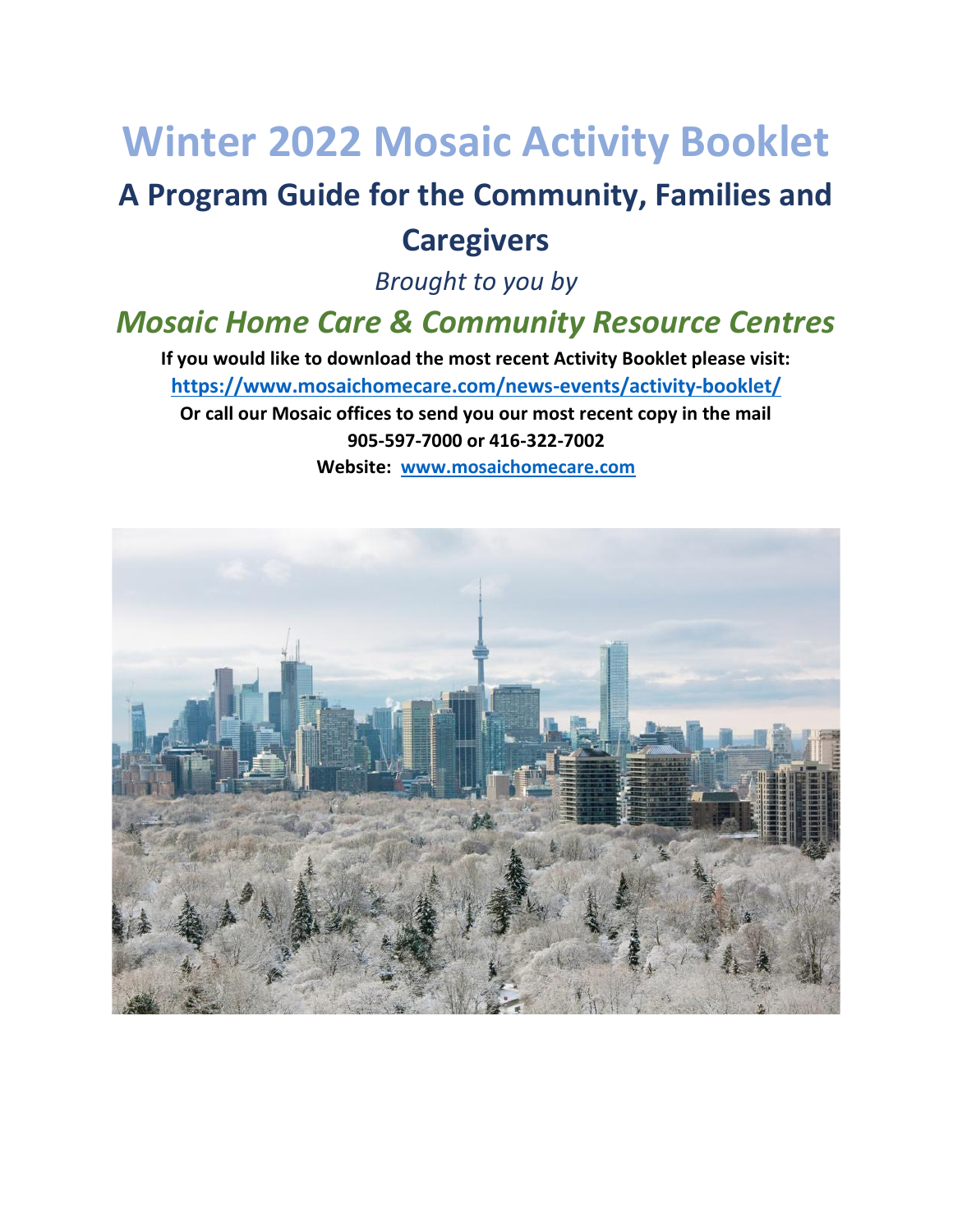## **Note to Our Community**

In this Mosaic Activity Booklet you will find a compilation of some fun things you can try right at home or around the GTA to stay happy, healthy, and engaged!

Keeping your mind and body active to the best of your ability is imperative. Mosaic wants to keep you engaged in different ways.

For COVID-19 guidelines and updates please review the [Toronto Public Health](https://covid-19.ontario.ca/zones-and-restrictions?gclid=Cj0KCQjwktKFBhCkARIsAJeDT0gNOtk8kUk01U2-0xf0l-RanyMVno0NYZgSIm03yByl17ytwd2Q64EaAt7kEALw_wcB&gclsrc=aw.ds)  [Guidelines.](https://covid-19.ontario.ca/zones-and-restrictions?gclid=Cj0KCQjwktKFBhCkARIsAJeDT0gNOtk8kUk01U2-0xf0l-RanyMVno0NYZgSIm03yByl17ytwd2Q64EaAt7kEALw_wcB&gclsrc=aw.ds)

If you have any questions regarding the activities or resources in this booklet or having a difficult time and are needing to talk. Please reach out to Beth at 905- 597-7000 Ext. 242.

*\* Covid-19 information and resources are available on the last page of this booklet*

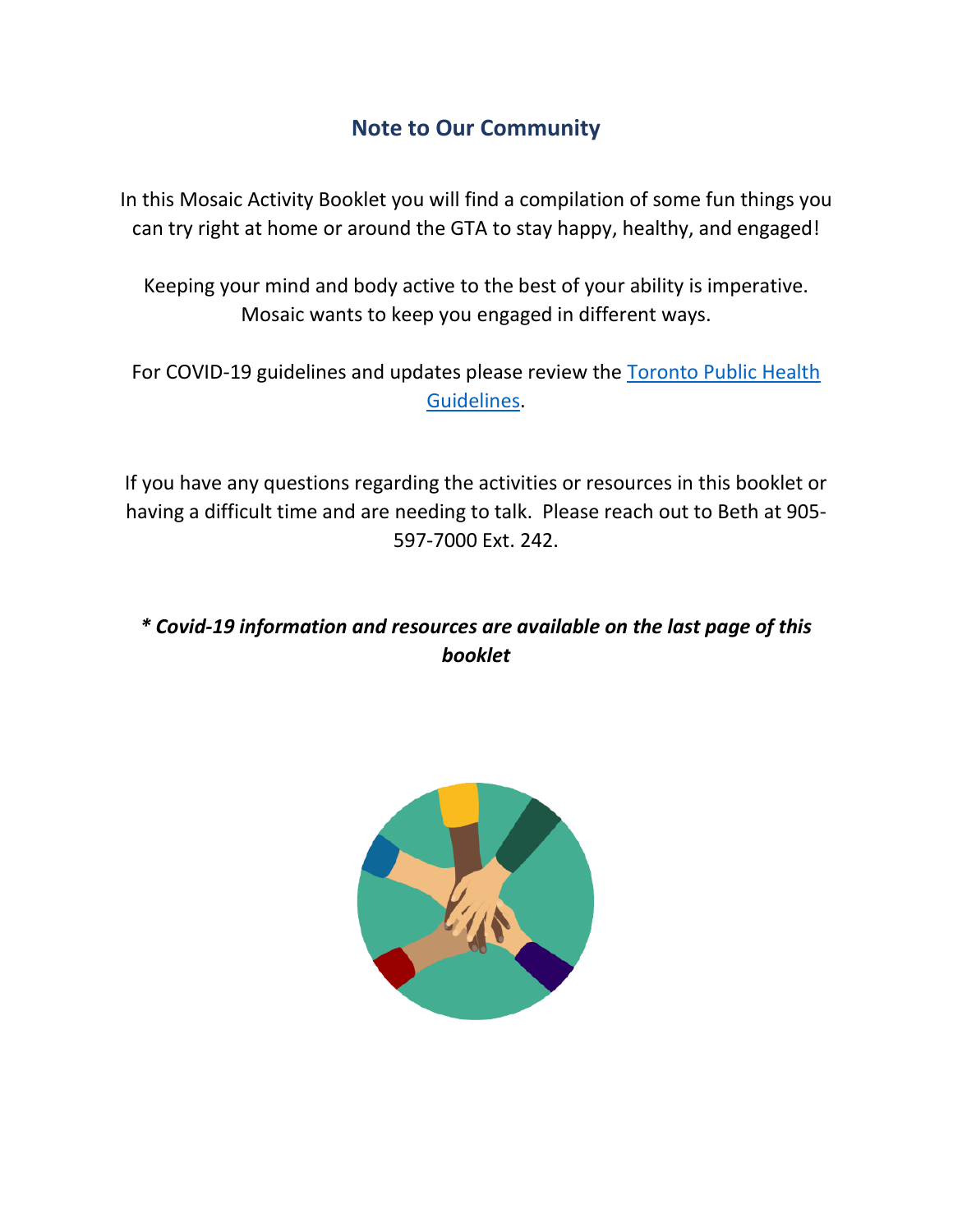## **At Home & Outdoor Activities**

These activities do not require a computer and internet access.

#### **Cook with Family & Friends on Zoom!**

We love sharing different cooking recipes, why not share this recipe (or another) with friends and host a fun, interactive cooking night over Zoom!

#### **Breakfast Quesadillas**

Start your day with a simple and yummy breakfast quesadillas!

#### **Ingredients**

- 2 eggs
- Hot sauce, like Cholula
- Pinch of salt
- ⅓ cup cooked pinto beans or black beans, rinsed and drained
- 2 teaspoons butter or extra-virgin olive oil
- 1 tablespoon chopped green onion
- 1 tablespoon finely chopped cilantro
- 1 tablespoon chopped pickled jalapeño (optional)
- 1 medium (8") whole grain tortilla
- ½ cup (packed) grated sharp cheddar cheese
- Salsa or additional hot sauce, for serving

#### **Directions**

- To prepare the eggs: In a bowl, whisk the eggs with the hot sauce and salt until they are well blended. Add the beans and set aside.
- To cook the eggs: Melt the butter in a medium-sized skillet (either well-seasoned cast iron or non-stick) over medium heat until it's bubbling. Pour in the egg mixture and cook, stirring often, until the eggs are just set, about 1 to 3 minutes. Transfer the mixture to a bowl to pause the cooking process (the eggs will finish cooking in the quesadilla). Stir in the green onion, cilantro and jalapeño.
- To cook the quesadilla: In a separate, large skillet, warm the tortilla over medium heat, flipping occasionally. Once the pan and tortilla are warm, sprinkle one-half of the cheese over one-half of the tortilla. Top the cheese with scrambled eggs, then top the scrambled eggs with the remaining cheese.
- Press the empty tortilla halve over the toppings. Let the quesadilla cook until golden and crispy on the bottom (don't stop cooking too soon!), about 1 to 2 minutes, reducing the heat if necessary to prevent burning the tortilla. Flip it and cook until the second side is golden and crispy.

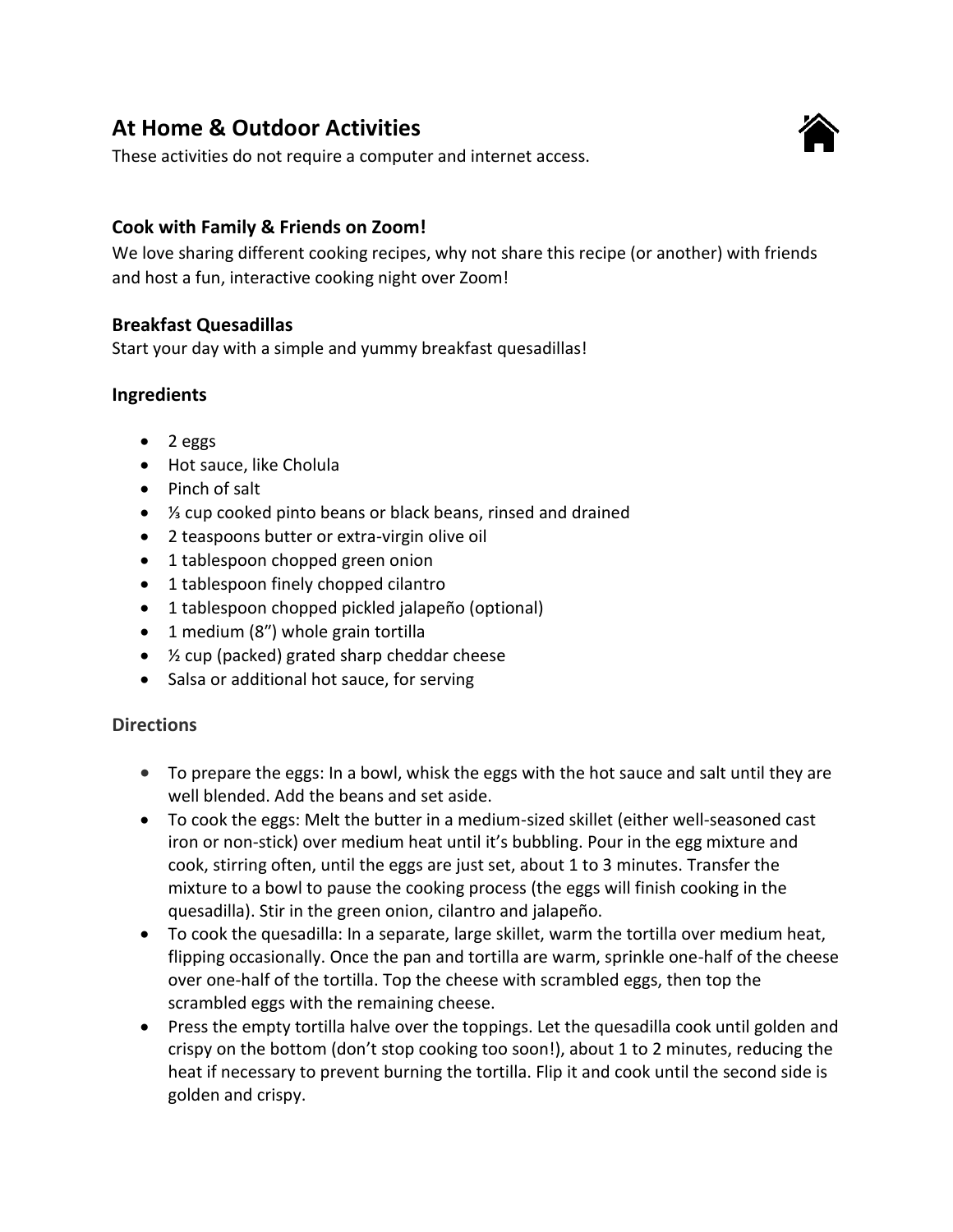• Immediately remove the skillet from the heat and transfer the quesadilla to a cutting board. Let it cool for a few minutes to give it time to set, then slice each quesadilla into 2 slices with a very sharp knife. Serve immediately, with your favorite salsa and/or hot sauce on the side.

*Retrieved from* [Simple Breakfast Quesadillas Recipe -](https://cookieandkate.com/simple-breakfast-quesadillas-recipe/) Cookie and Kate

#### **Riddles**

*Can you figure out these riddles?*

1. Mississippi has four S's and four I's. Can you spell that without using S or I?

2. There's a one-story house where everything is yellow. The walls are yellow. The doors are yellow. All the furniture is yellow. The house has yellow beds and yellow couches. What color are the stairs?

3. What four-letter word can be written forward, backward, or upside down, and can still be read from left to right?

4. Where does today come before yesterday?

5. What kind of ship has two mates but no captain?

#### *Answers:*

1. T-H-A-T 2. There are no stairs, it's a one-story house 3. NOON 14. In the dictionary 16. A relationship

**Find more fun riddles here: [48 Short Riddles: Quick Riddles with Answers | Reader's Digest](https://www.rd.com/article/short-riddles/)  [\(rd.com\)](https://www.rd.com/article/short-riddles/)**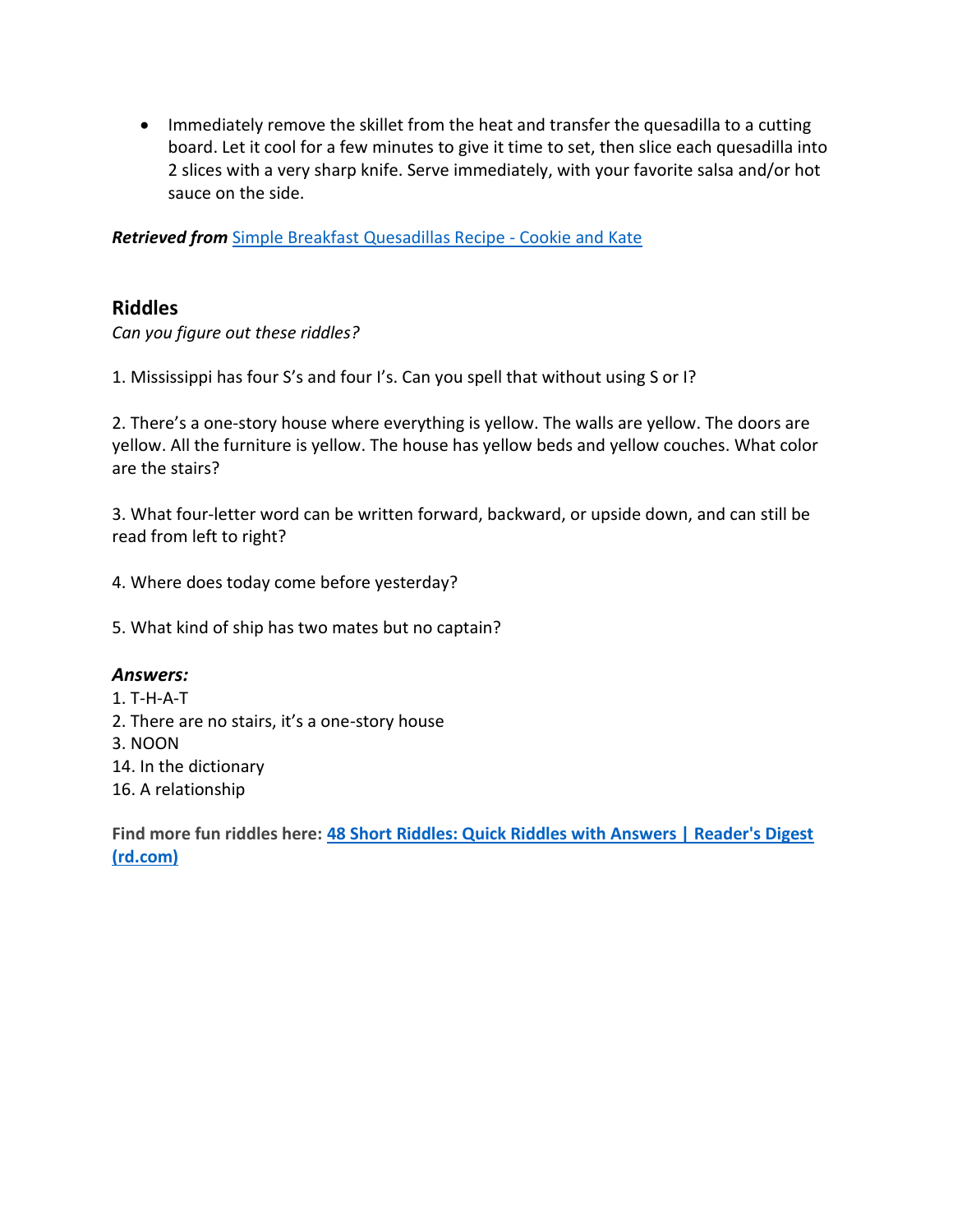**Croatia Word Search** 



**Islands Dubrovnik Hiking Zagreb Mountains Adriatic Rakija**

**Dalmatian Kolo Swimming Wolves Zdravo Yugoslavia Krka**

**Ocean Waterfall Cherries Bears Hvala Iris**

**Retrieved from:** [Croatia Word Search \(goldencarers.com\)](https://www.goldencarers.com/croatia-word-search/7666/)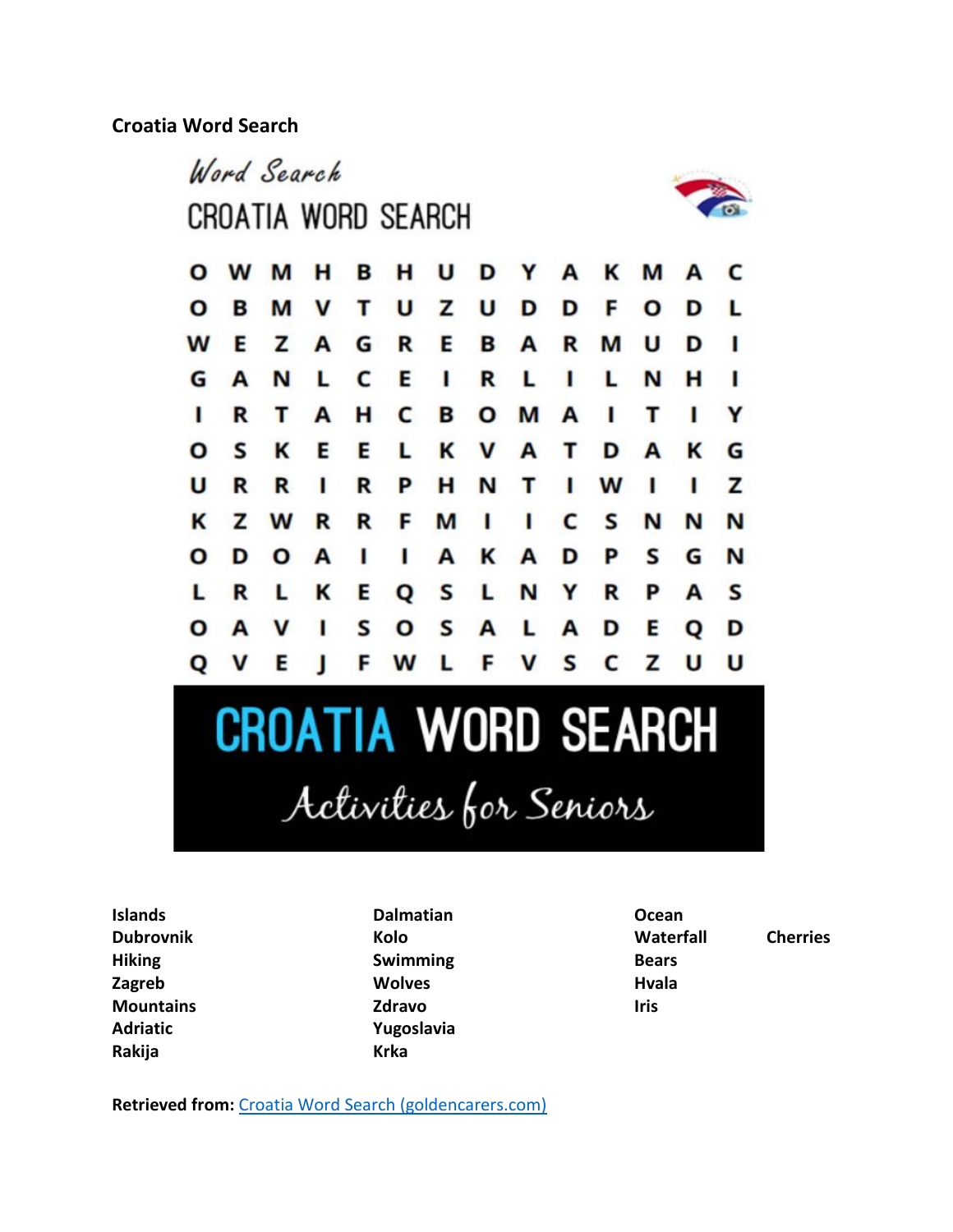#### **Local Outdoor Skating Rinks**

**Ramsen Park Outdoor Rink Address:** 1020 Yonge St **Website:** <https://www.toronto.ca/data/parks/prd/facilities/complex/167/index.html>

**Greenwood Outdoor Ice Rink** 

**Address:** 150 Greenwood Ave **Website:** <https://www.toronto.ca/data/parks/prd/facilities/complex/70/index.html>

**Cedarvale Park Outdoor Skating Address:** 443 Arlington Ave **Website:** <https://www.toronto.ca/data/parks/prd/facilities/complex/629/index.html>

#### **Local Parks**

*[High Park](http://www.highparktoronto.com/)* **Address:** 1873 Bloor St W Toronto, ON

*Earl [Bales](https://www.toronto.ca/data/parks/prd/) Park* **Address:** 4169 Bathurst St North York, ON

**[Sunnybrook Park](https://www.toronto.ca/data/parks/prd/facilities/complex/28/index.html) Address:** 1132 Leslie St Toronto, ON

*[The Don River Valley Park](https://donrivervalleypark.ca/?gclid=Cj0KCQjwktKFBhCkARIsAJeDT0hLGTb6ksR2CPqLSpLFJLbmqH4rdGu9yOFCn4xUNVrGbWBUA_n_HlsaAmk-EALw_wcB)* **Address:** Don Valley Pkwy Toronto, ON

*[Toronto Botanical Gardens](https://donrivervalleypark.ca/?gclid=Cj0KCQjwktKFBhCkARIsAJeDT0hLGTb6ksR2CPqLSpLFJLbmqH4rdGu9yOFCn4xUNVrGbWBUA_n_HlsaAmk-EALw_wcB)* **Address:** 777 Lawrence Ave E North York, O[N](https://trca.ca/parks/tommy-thompson-park/?gclid=Cj0KCQjwktKFBhCkARIsAJeDT0gK7cGcVqrlFSSE9S4GsDjrC_cpqEnmZQdVMFpk4MckKDhotSY4xTsaAljzEALw_wcB)

*[Tommy Thompson Park](https://trca.ca/parks/tommy-thompson-park/?gclid=Cj0KCQjwktKFBhCkARIsAJeDT0gK7cGcVqrlFSSE9S4GsDjrC_cpqEnmZQdVMFpk4MckKDhotSY4xTsaAljzEALw_wcB)* **Address:** 1 Leslie St Toronto, ON

*\* Always wear appropriate clothing and shoes, go with a friend or family member (or let someone know where you are going), bring a cell phone and check weather before a winter outing.*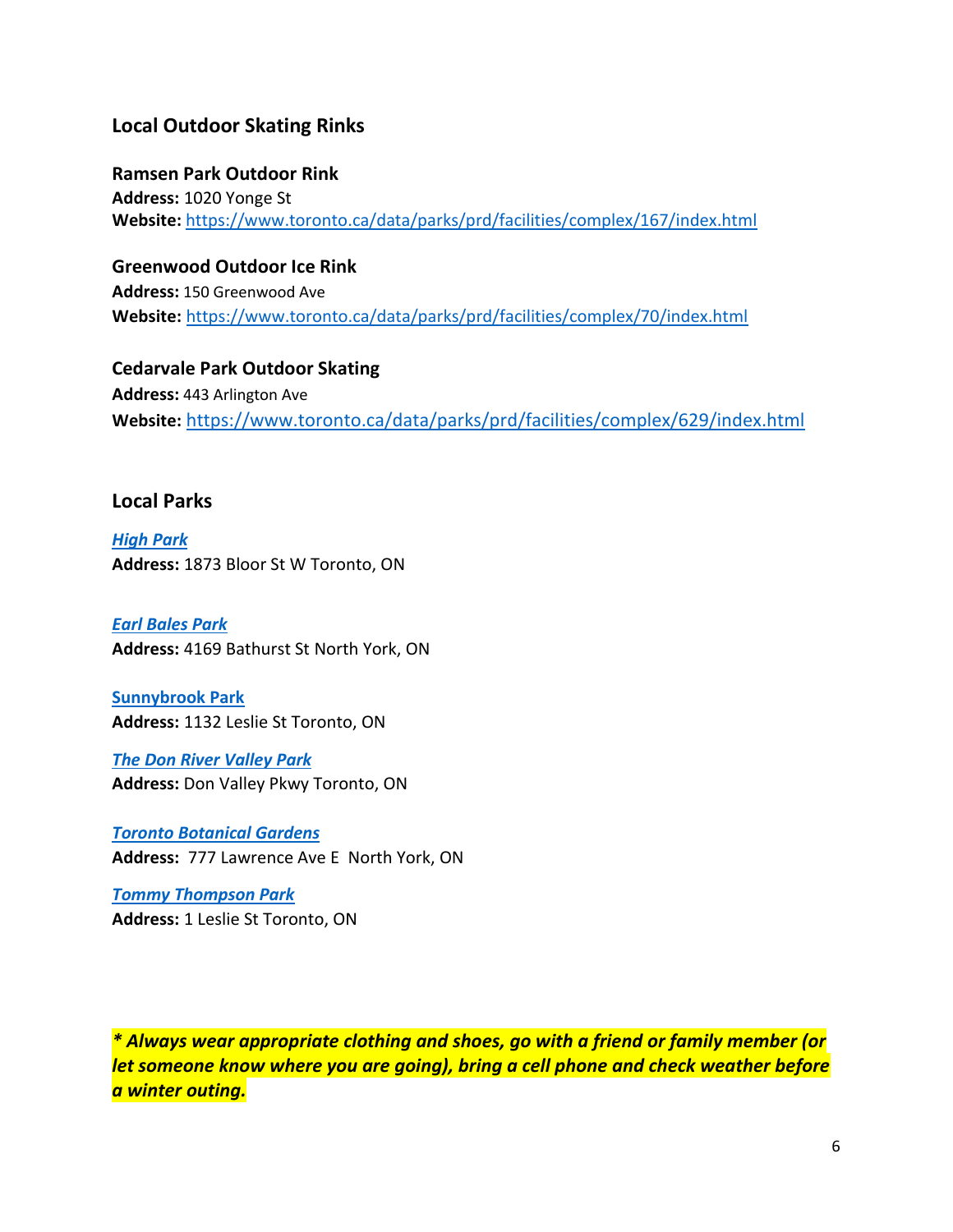## **Online Home Activities**

Requires access to computer/smart phone and internet.

#### **Mosaic Community Programs Online**

Mosaic Home care and Community resource Centres is providing free online programming via Zoom.

**Participation is possible through computer or telephone for some programs (dial in through landline or cell phone).**

#### **To Register**

**Call:** 905-597-7000 **Email:** [info@mosaichomecare.com](mailto:info@mosaichomecare.com) **\*Zoom link for the program will be sent after you register**

#### **[Knitting & Crochet Group](https://mosaichomecare.com/events/mosaics-knitting-crochet-group-on-zoom/)**

*Drop into knit, chat, and make new friends virtually on Zoom!*

**When:** Every Wednesday **Time:** 1:00 p.m. to 2:00 p.m. **Where:** Zoom



#### **[Community Café: Visit Uganda:](file:///C:/Users/BethEshete/OneDrive%20-%20Mosaic%20Home%20Care%20Ltd/Public/SHARED%20FOLDERS/JANE_BETH_JENNIFER/JANE_BETH_JENNIFER/2022_Newsletter_Q1%20January%20to%20March/Program%20Flyers/1_High%20Resolution/NOV2021_ZOOM_Mosaic)**

**[January:](file:///C:/Users/BethEshete/OneDrive%20-%20Mosaic%20Home%20Care%20Ltd/Public/SHARED%20FOLDERS/JANE_BETH_JENNIFER/JANE_BETH_JENNIFER/2022_Newsletter_Q1%20January%20to%20March/Program%20Flyers/1_High%20Resolution/NOV2021_ZOOM_Mosaic) [Gorillas, Shoebills & Chimps with Marcie Jacklin](file:///C:/Users/BethEshete/OneDrive%20-%20Mosaic%20Home%20Care%20Ltd/Public/SHARED%20FOLDERS/JANE_BETH_JENNIFER/JANE_BETH_JENNIFER/2022_Newsletter_Q1%20January%20to%20March/Program%20Flyers/1_High%20Resolution/NOV2021_ZOOM_Mosaic)** When: Monday January 17<sup>th</sup>, 2022 from 1:00 p.m. to 2:00 p.m. **Where:** Zoom

#### **February:**

### **Be Heart Smart: Ways to a Healthy Heart with Karyn Terrell**

**When:** Monday February 14<sup>th</sup>, 2022 from 1:00 p.m. to 2:00 p.m. **Where:** Zoom

#### **March:**

**Uncovering the Caregiving Journey with Amy Stephenson When:** Monday March 21st, 2022 from 1:00 p.m. to 2:00 p.m. **Where:** Zoom

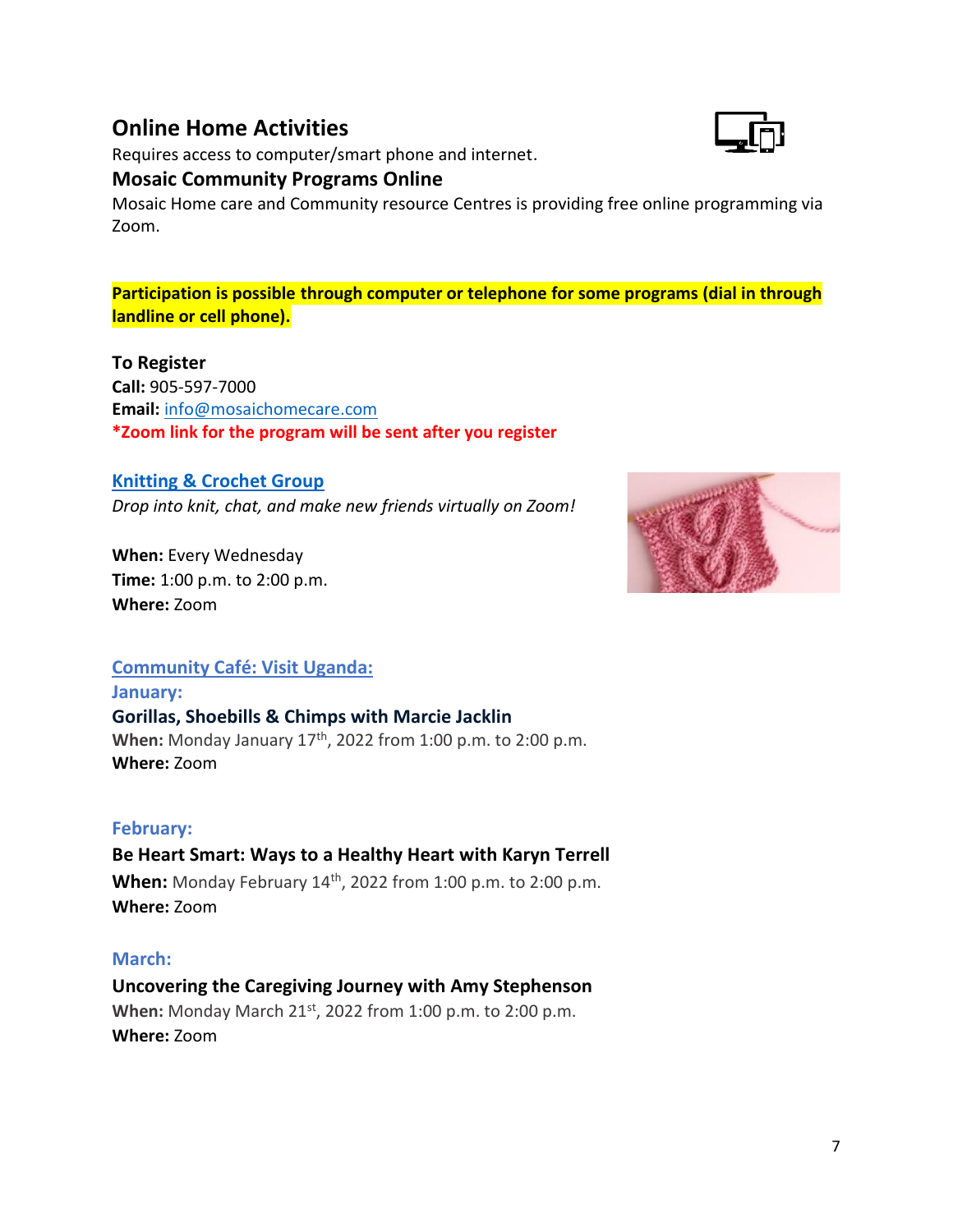#### **[First Link Memory Café:](file:///C:/Users/BethEshete/OneDrive%20-%20Mosaic%20Home%20Care%20Ltd/Public/SHARED%20FOLDERS/JANE_BETH_JENNIFER/JANE_BETH_JENNIFER/2022_Newsletter_Q1%20January%20to%20March/Program%20Flyers/1_High%20Resolution/NOV2021_Mosaic_First%20Link%20Memory%20Cafe%20Program%20Speakers_HR.pdf)**

**[January:](file:///C:/Users/BethEshete/OneDrive%20-%20Mosaic%20Home%20Care%20Ltd/Public/SHARED%20FOLDERS/JANE_BETH_JENNIFER/JANE_BETH_JENNIFER/2022_Newsletter_Q1%20January%20to%20March/Program%20Flyers/1_High%20Resolution/NOV2021_Mosaic_First%20Link%20Memory%20Cafe%20Program%20Speakers_HR.pdf) Alzheimer Society ["Finding Your Way" Program with Sara MacLean](file:///C:/Users/BethEshete/OneDrive%20-%20Mosaic%20Home%20Care%20Ltd/Public/SHARED%20FOLDERS/JANE_BETH_JENNIFER/JANE_BETH_JENNIFER/2022_Newsletter_Q1%20January%20to%20March/Program%20Flyers/1_High%20Resolution/NOV2021_Mosaic_First%20Link%20Memory%20Cafe%20Program%20Speakers_HR.pdf) When:** Tuesday January 25th, 2022 from 1:00 p.m. to 2:00 p.m. **Where:** Zoom

#### **February:**

*Relational Caring and the Arts with the Bitove Method, Katia Engell & Jennifer Hicks* **When:** Tuesday February 22nd, 2022 from 1:00 p.m. – 2:00 p.m. **Where:** Zoom

#### **March**

*Music Hour Program, Dorothy Davies* **When:** Tuesday March 29<sup>th</sup>, 2022 from 1:00 p.m. - 2:00 p.m. **Where:** Zoom

#### **[Nia Fitness with Jenn Hicks](https://mosaichomecare.com/events/nia-fitness-on-zoom-with-jenn-hicks/)**

*Join us on Zoom once a month for a full body workout through music, dance, and strengthenhancing movement!*

**When:** Thursdays, January 6th, 2022, February 3rd, 2022, March 3rd, 2022 from 1:00 p.m. to 2:00 p.m. **Where:** Zoom

#### **[Downsizing: When's the Right Time?](https://mosaichomecare.com/events/mosaic-home-care-panel-discussion-on-line-whens-the-right-time/)**

*A combined panel discussion with experts from the community.*

**When:** Thursday January 27th, 2022 Time: 1:00 p.m. to 2:30 p.m. **Where:** Zoom

#### **[Holiday Feast: A History of Foods in the Springtime with Lianne Harris](https://mosaichomecare.com/events/the-holiday-feast-a-history-of-special-foods-in-the-springtime-with-lianne-harris/)**

*Special foods served on special occasions prepared by loving hands. Nothing is more satisfying to our taste buds – or important in nourishing our soul – than the Holiday Feast.*

**When:** Friday March 18th, 2022 from 1:00 p.m. to 2:00 p.m. **Where:** Zoom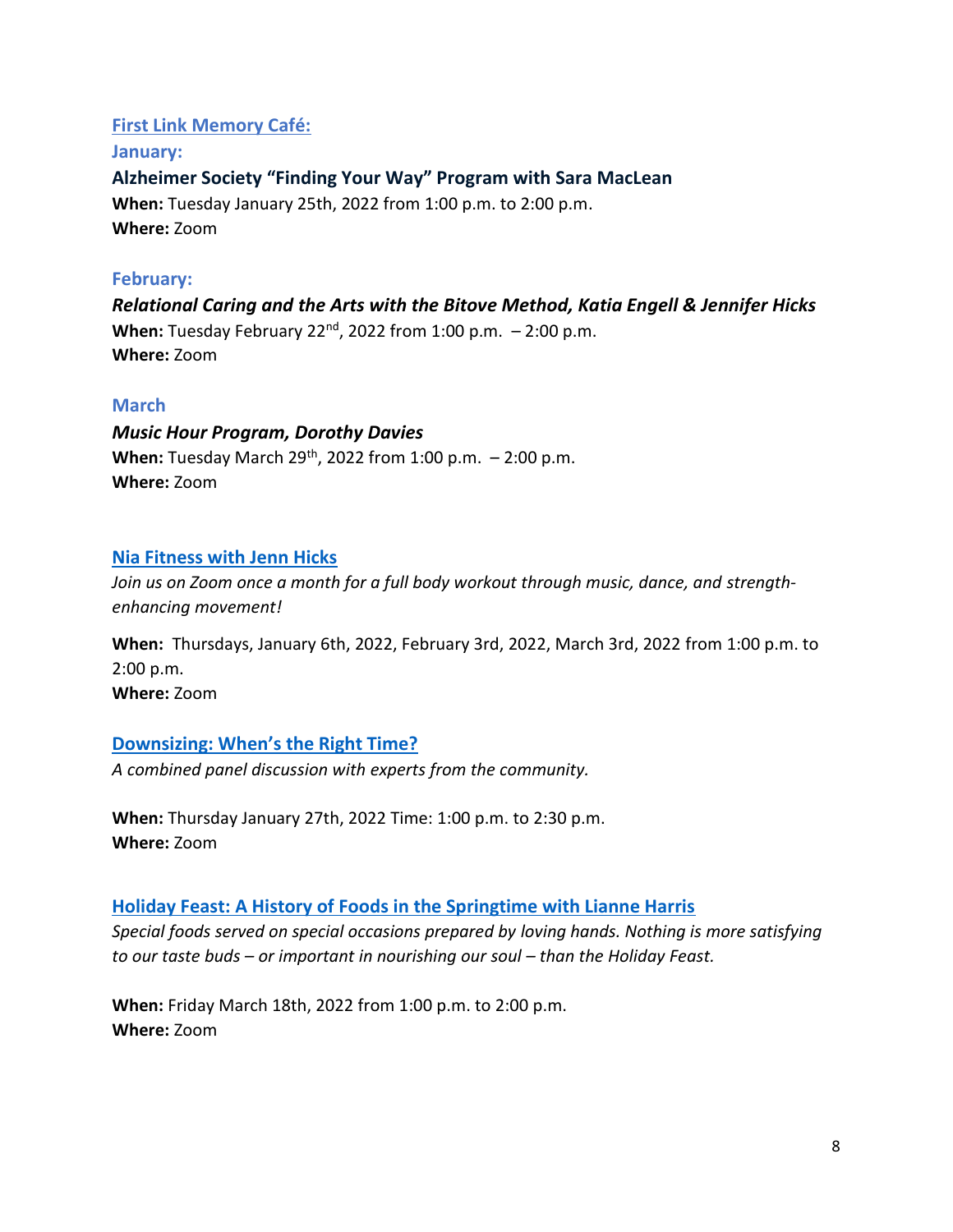## **Community Events, Programs & Workshops**

#### **[Virtual Bridge \(Senior Persons Living Connected](https://www.splc.ca/) – SPLC)**

*"Join our SPLC community of bridge players, in a wonderful internet group through BBO. Make new friends and enjoy the game from the comfort of your own home.*" **Free event. When:** Every Tuesday **Time:** 3:00 p.m. **Registration:** Call or Email **Phone:** 416-493-3333 **Email:** [sukaina@splc.ca](mailto:sukaina@splc.ca) (Sukaina Walji-Karim)

#### **[Various Telephone Programming](https://www.nyseniors.org/wp-content/uploads/Winter-2022_V.dec10.pdf) from North York Seniors Centre**

*This Winter 2022, NYSC has many program available via telephone. Programs Include: Trivia, Name That Tune, Biography, Story Telling, Good News. Please visit their program website to*  check times and schedules: [Winter-2022\\_V.dec10.pdf \(nyseniors.org\)](https://www.nyseniors.org/wp-content/uploads/Winter-2022_V.dec10.pdf).

#### **Stay, Play & Learn [at Home \(City of Toronto\)](https://www.toronto.ca/explore-enjoy/recreation/covid-19-stay-play-learn-at-home/)**

*Activities over all seasons for all ages to enjoy in the comfort of your home. Sort by Audience for different target age groups such as Seniors, Youth or Kids. Many activities are for Everyone. All activities are free.*

Please visit the City of Toronto website to view the full program listing: **[Stay, Play & Learn at](https://www.toronto.ca/explore-enjoy/recreation/covid-19-stay-play-learn-at-home/)  Home – [City of Toronto](https://www.toronto.ca/explore-enjoy/recreation/covid-19-stay-play-learn-at-home/)**

#### **Online & Mobile Games (Yee Hong Centre for Geriatric Care)**

*Games include Mahjong solitaire, Daily jokes (Android devices), Brain games (Android & Apple Devices).* 

Please visit the City of Toronto website to view the full program listing: **[At-Home Activities |](https://www.yeehong.com/centre/cso/activities/)  [Yee Hong](https://www.yeehong.com/centre/cso/activities/)**

#### **[Art Blogs \(Art Gallery of Toronto\)](https://ago.ca/agoinsider/results?category=3488)**

*Read about art news from the AGO and more!*

Please visit the City of Toronto website to view the full program listing: **[Blog Search | Art](https://ago.ca/agoinsider/results?category=3488)  [Gallery of Ontario \(ago.ca\)](https://ago.ca/agoinsider/results?category=3488)**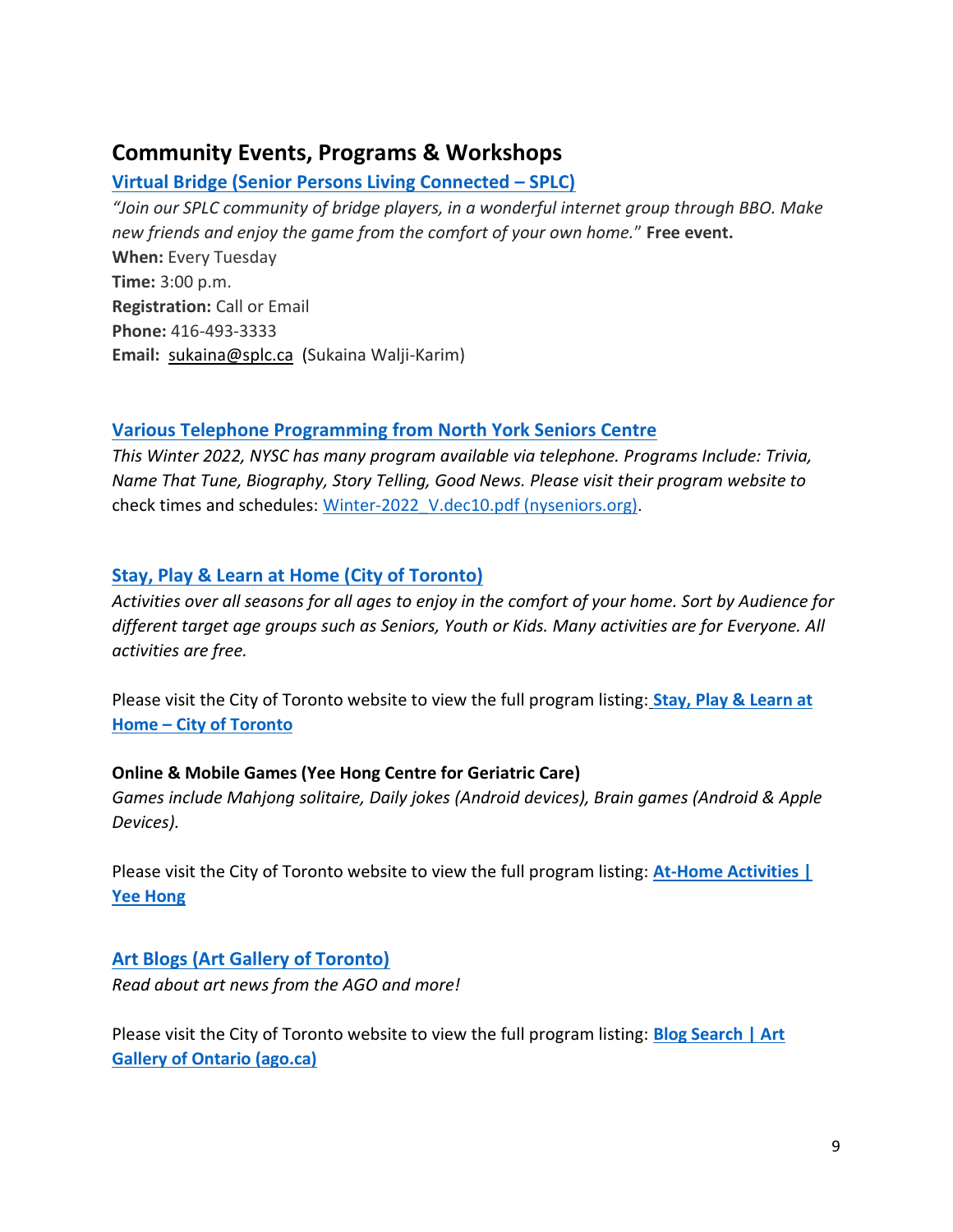#### **The Met Collection**

Look at some popular pieces from various collections showing at The Metropolitan Museum from the comfort of your home!

View collections here: **<https://www.metmuseum.org/art/collection>**

#### **Armour Heights Community Zoom Programming**

*Armour Heights Presbyterian Church has several online Zoom programs coming up that you may want to check out! Mosaic Home Care has a community resource centre located at Armour Heights that will be open once COVID-19 restrictions are lifted and it is safe to do so.* 

*Check out the "Coming Events" page for a full listing of Armour Heights programs and events. Zoom links can be found on the page, no registration is required. For more information and access to Zoom links please visit the website: <https://armourheights.org/coming-events-1> or call 416-485-4000.* 

#### **Minds in Motion, Alzheimer Society York Region Online Programs**

*Minds in Motion® is a physical activity and brain stimulation program for people living with dementia and their care partners, currently being offered online throughout Ontario.*

**When:** Every Wednesday **Time:** 1:00 p.m. to 2:00 p.m. **Registration:** [https://www.eventbrite.ca/e/minds-in-motion-virtual](https://www.eventbrite.ca/e/minds-in-motion-virtual-program-registration-112985037288)[program-registration-112985037288](https://www.eventbrite.ca/e/minds-in-motion-virtual-program-registration-112985037288)

**Social and Exercise Classes, Luma Care** *Luma Care is an organization that has made tremendous strides with senior online* 

*connection through their Virtual Healthier Living Centre. To register, please click the link below. Keep in mind that you will need to download the Zoom app to participate.*  **Website**:<https://lumacare.ca/>

**Scarborough Centre for Healthy Communities** *Join SCHC online for their community programs. Check out their full online program listing on their website.* **Website:** <https://www.schcontario.ca/> **Registration**: [jtandoc@schcontario.ca](mailto:jtandoc@schcontario.ca) / 416-948-8976



LUMA & CARE

**SCARBOROUGH CENTRE FOR HEALTHY COMMUNITIES** 

**Alzheimer** 

Society Y O R K R E G I O N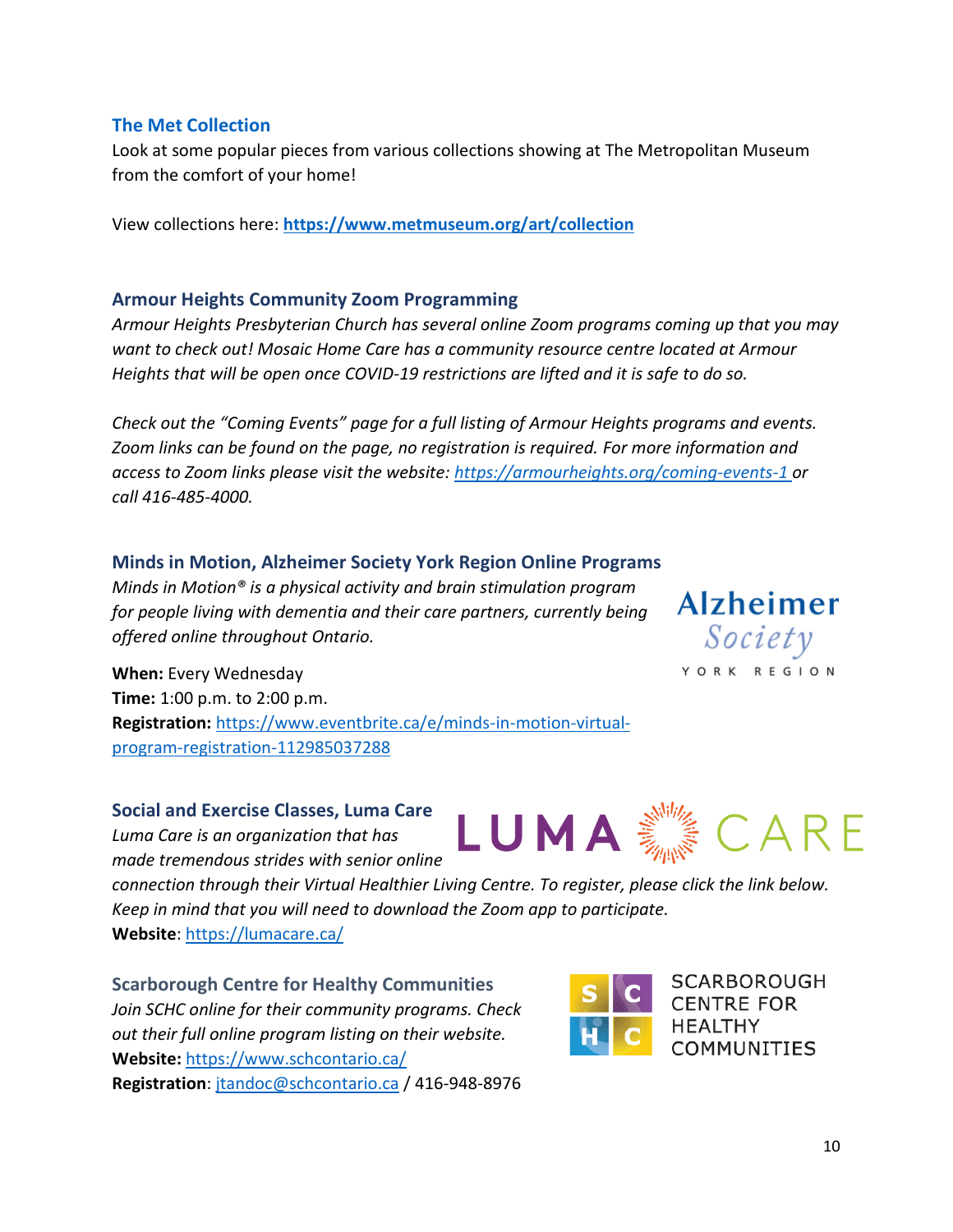**Bernard Betel Centre** *Bernard Betel Centre is offering a wide variety of online programs for the community. They have virtual cooking classes, guided meditations, and other workshops for you to try!* **When:** Check website for full virtual program listing **Website:** <https://betelcentre.org/online-programs/> **Registration:** [marial@betelcentre.org](mailto:marial@betelcentre.org)

#### **Better Living Health and Community Services**

*Better Living Health and Community Services has been delivering programs and services (online and day programming) to support individuals to maintain their independence and enhancing social wellbeing*.

**Website:** <https://mybetterliving.ca/helping-you-in-the-community/>

#### **Circle of Care**

*Circle of Care offers home and community support services in the North Toronto area. These include, social clubs, exercise and falls prevention programs and adult day programs.*

**Website**:<https://www.circleofcare.com/programs-services/> **Phone:** 416-635-2860

#### **VV's Adult Support Centre**

VV's Adult Support Centre Corp. provides virtual programs for seniors such as online events, webinars, and fitness workshops. **Website:** [www.vvsadultsupportcentre.com](http://www.vvsadultsupportcentre.com/)

#### **North York Seniors Centre**

Providing programs through Zoom and other COVID-19 related supports for seniors.

**Website:** <https://www.nyseniors.org/>

#### **The Bitove Method**

*"The Bitove Method offers virtual classes that are created and facilitated by Professional Artists trained in Relational Caring. We offer educational and interactive art-based courses that tap into what we need most… to connect."*

*\*Visit website for full program listing, registration required.* **Website:** [Virtual Art Academy | The Bitove Method](https://www.thebitovemethod.com/?utm_campaign=71518750-8f57-40b4-a415-85304eba54ed&utm_source=so&utm_medium=mail&cid=0db0a3dc-aa31-4429-97d1-3fae23de97f3)









ircle: **Health System** 

*<u>* BetterLiving</u> **Letter Living Starts T**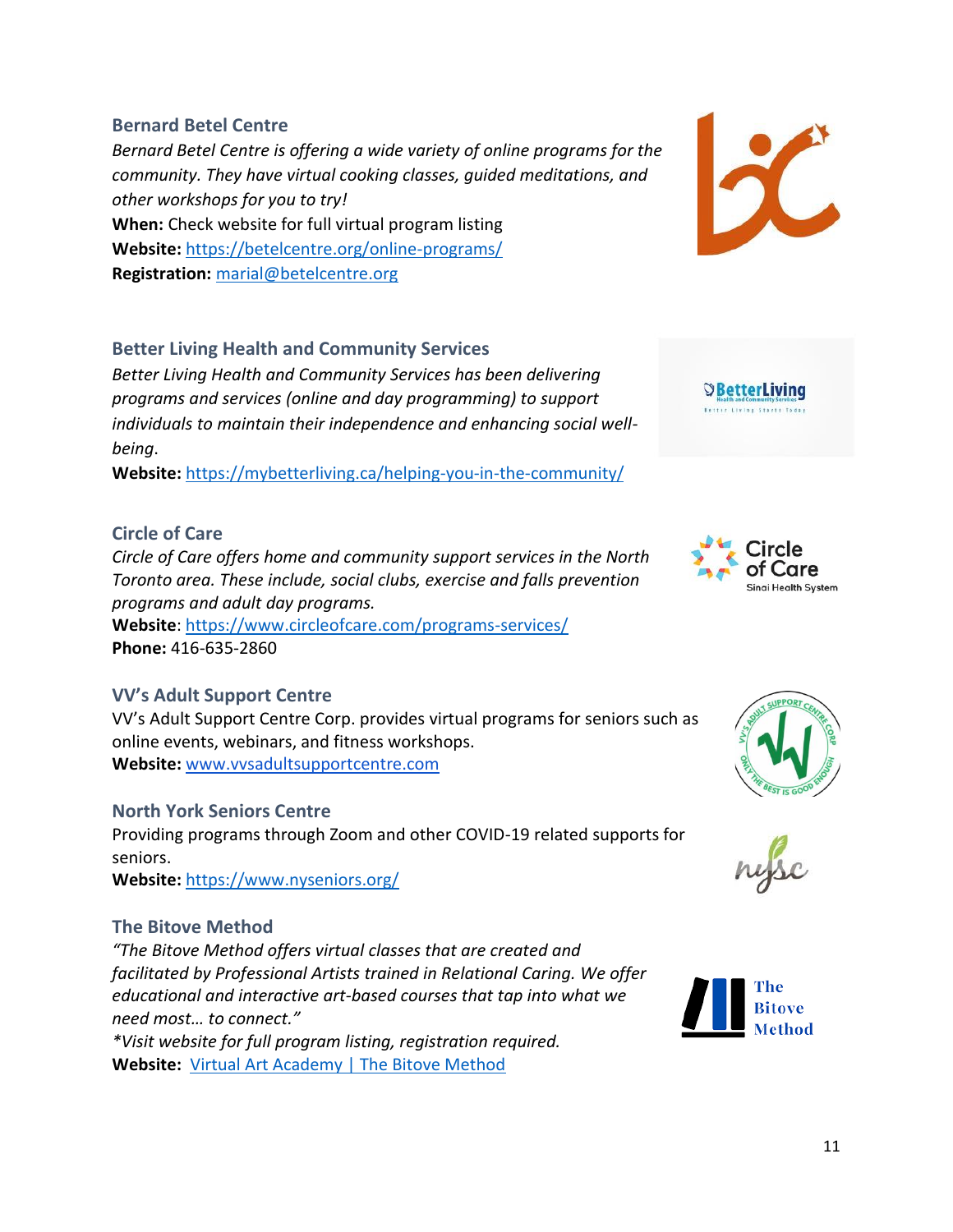#### **Etobicoke Senior Support Services**

Health and wellness programming runs through group telephone and video. Includes our Seniors' Lunch Program, Social Recreation, Exercise and Falls Prevention programs. This programming supports independent seniors in maintaining a routine, social connections, and recreational leisure activities. **Phone:** 416-243-0127



**Website:** [www.esssupportservices.ca](http://www.esssupportservices.ca/)

### **COVID-19 Senior Supports**

#### **CAMH COVID-19 Mental Health Supports**

Information and resources available for everyone (articles, tips for stress and anxiety, tools to enhance wellbeing, etc.).

**Website:** [Mental Health and the COVID-19 Pandemic | CAMH](https://www.camh.ca/en/health-info/mental-health-and-covid-19) **Phone:** 416-535-8501

**To Access CAMH Clinical Services:** 416-535-8501, press 2

#### **City of Toronto COVID-19 Mental Health Resources**

Website offers a listing of mental health supports across Toronto.

**Website:** [COVID-19: Mental Health Resources](https://www.toronto.ca/home/covid-19/covid-19-protect-yourself-others/covid-19-mental-health-resources/) – City of Toronto

**Phone:** Call 911 if you are in an emergency, immediate danger, or medical distress. For other needs, call 211 to be connected to mental health and other social services (Line open 24/7). Or Text 21166 Monday to Friday from 7 a.m. to 9 p.m.

#### **The Progress Place Warm Line**

Confidential service for adults above 18 years of age feeling isolated, anxious, depressed or just need someone to talk to – not a crisis service. **Website:** [Progress Place Warm Line](http://www.warmline.ca/)

**Phone:** 416-323-3721 (12 p.m. to 8 p.m.) or text 647-557-5882

#### **Hospice Palliative Hotline**

Responds to the emotional needs of those facing serious illness (including COVID-19) and end of life. The service is also available to their caregivers, those grieving, and frontline workers supporting those who are palliative and dealing with COVID-19

#### **Toronto's Senior's Helpline**

The City of Toronto's seniors helpline provides information about home care, community care and crisis services in Toronto. **Phone:** 416-217-2077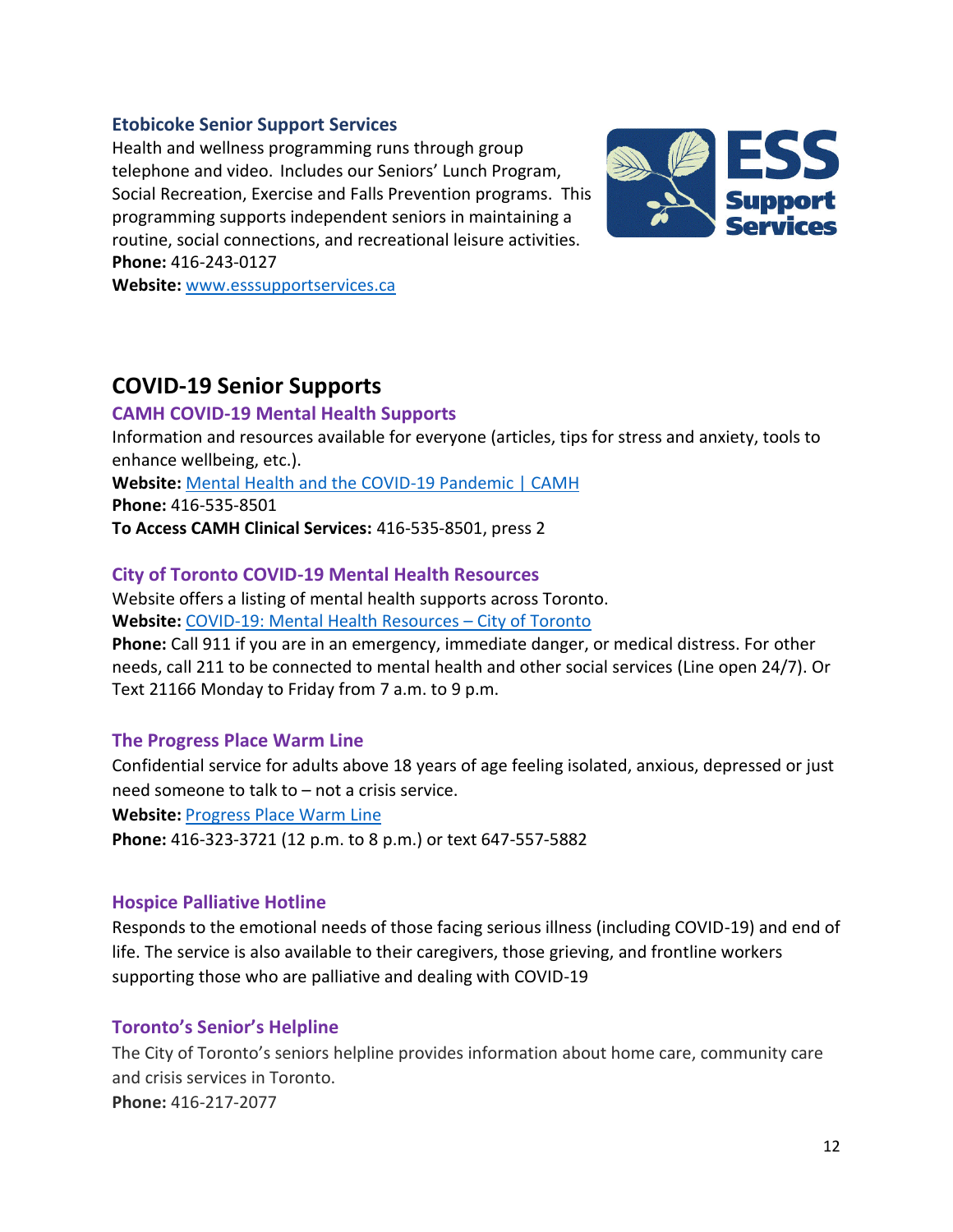#### **Neighbour 2 Neighbour (N2N) – Friendly Phone Calls**

N2N works with socially isolated seniors who are interested in building new relationships with one another. **Phone:** 416-925-4363 **Email:** [info@theneighbouhoodgroup.org](mailto:info@theneighbouhoodgroup.org)

#### **Providence Learning Centre – Telephone Counselling**

Providence Learning Centre is providing telephone counselling support and resource navigation. **Phone:** 416-285-3666

#### **Community Teams Gain Clinic – Geriatric Services**

Provides Geriatric Services in the Scarborough Community. **Phone:** 416-493-3333

#### **The Sesheme Foundation – Senior Pandemic Relief Programs & Non Crisis Peer**

**Support Phone Line** Provide both social programs and COVID-19 supports. **Phone:** (416) 358-2882 **Email:** [info@sesheme.ca](mailto:info@sesheme.ca) **Website:** <https://sesheme.ca/>

#### **Etobicoke Senior Services (ESS)**

Supporting seniors in their desire to remain in their own homes and community **Phone:** 416-243-0127 **Email:** [agency@esssupportservices.ca](mailto:agency@esssupportservices.ca) **Website:** <https://www.esssupportservices.ca/>

#### **Mosaic Home Care & Community Resource Centres**

Mosaic is trying to support vulnerable seniors during this pandemic. If you or someone you know needs resources or information, please contact Beth Eshete at 905-597-7000 ext. 242 or [beth@mosaichomecare.com](mailto:beth@mosaichomecare.com)

#### **Jane's GTA Café Blog**

Blogs on recent COVID-19 updates, vaccinations, community news and health care initiatives. Website: Jane's GTA Cafe - A blog about life in the community for those in need of care and [their families, and much more....](https://janesgtacafe.ca/)